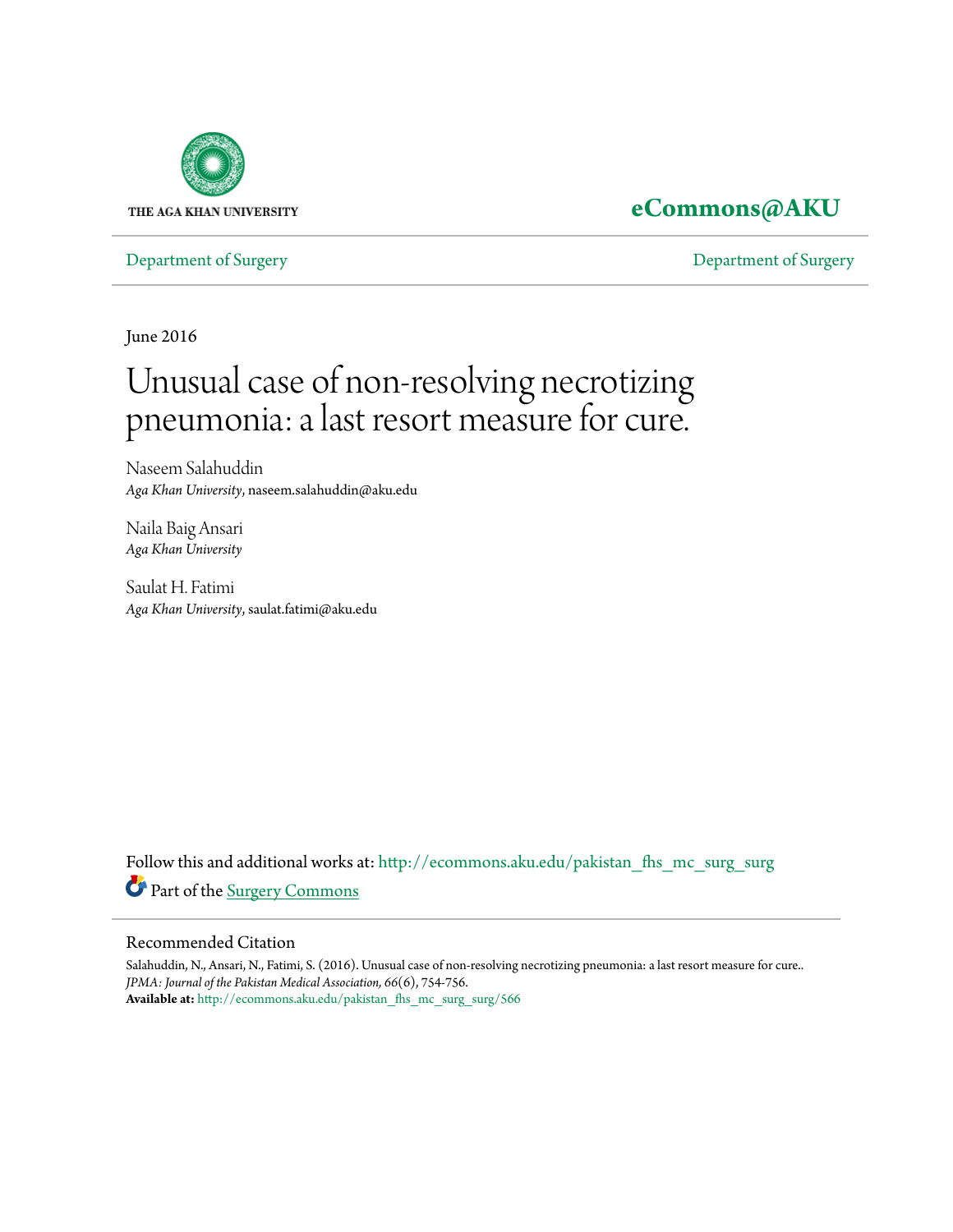CASE REPORT

### **Unusual case of non-resolving necrotizing pneumonia: A last resort measure for cure**

Naseem Salahuddin,<sup>1</sup> Naila Baig-Ansari,<sup>2</sup> Saulat Hasnain Fatimi<sup>3</sup>

#### **Abstract**

To our knowledge, this is an unusual case of a communityacquired pneumonia (CAP) with sepsis secondary to Streptococcus pneumoniae that required lung resection for a non-resolving consolidation. A 74 year old previously healthy woman, presented with acute fever, chills and pleuritic chest pain in Emergency Department (ED). A diagnosis of CAP was established with a Pneumonia Severity Index CURB-65 score of 5/5. In the ER, she was promptly and appropriately managed with antibiotics and aggressive supportive therapy. She remained on ten days of intravenous antibiotics. However, 48 hours post antibiotic course, she returned to ER with fever and signs of sepsis. Despite timely and appropriate management, the consolidated lobe remained the focus of sepsis for over four weeks. The patient recovered after the offending lobe was resected. Histopathology of the lung tissue revealed acute and chronic inflammation. However, no malignancy, bacterial infection or broncho-pleural fistula was found. Eighteen months post-surgery, the patient remains well.

**Keywords:** Necrotizing pneumonia, Nonresolving pneumonia, Community-acquired pneumonia, Strep pneumoniae, Lung resection.

#### **Introduction**

Community- acquired pneumonia CAP) is an important cause of morbidity and mortality,and remains one of the most common reasons for hospitalization among the elderly. Prompt initiation of appropriate antibiotic therapy prior to the availability of culture results potentially benefits prognosis. In patients with severe respiratory distress, sepsis or septic shock, mortality rates range from 23% to 50% depending upon the presence of shock, accuracy of processes of care, and type of underlying disease. <sup>1</sup> Streptococcus pneumoniae isthe most common

1Department of Medicine, The Aga Khan University Hospital, Department of Infectious Diseases, The Indus Hospital, Karachi, <sup>2</sup>Department of Epidemiology, The Indus Hospital Research Center, Karachi, 3Section of Cardiothoracic Surgery, Department of Surgery, The Aga Khan University Hospital, Karachi, Pakistan.

**Correspondence:** Naseem Salahuddin.Email: naseems101@gmail.com

pathogen of acute CAP,<sup>2,3</sup> and accounts for most cases of slowly resolving pneumonia.The majority of previously healthy hospitalized patients with severe CAP responded satisfactorily to prompt initiation of appropriate antibiotic therapy; however, it is estimated that 10% of hospitalized CAP patients have slowly resolving or nonresolving disease. 4

#### **Case Report**

**History:** A 74 year old woman who was previously healthy with no history of hypertension or diabetes, was a non-smoker, and had never received pneumococcal vaccine presented with acute fever over 48 hours, chills and left pleuritic chest pain. In the Emergency Department at the Aga Khan University Hospital, Karachi in December 2013, she was ill appearing and slow in responding to questions. The temperature was 39°C, respiratory rate was 36 per minute, blood pressure 110/60 mm Hg and oxygen saturation was 95% on room air. The left posterior chest was dull to percussion, and auscultation of the chest revealed bronchial breath sounds in the left base. Her chest radiograph showed a consolidated left lower lobe. As she had no history of significant infections in the past and no risk for HIV, it was not deemed necessary to evaluate her for immune deficiency. Relevant lab tests were: haemoglobin 13.2 gm/dl, white blood cell count 17,100/mm3 with 92% polymorphonuclear leukocytes, CRP 16.8 mg/l. and blood urea 45 mg%. A diagnosis of CAP with sepsis was established, and Pneumonia Severity Index CURB-65 score was 5/5. Within two hours of arrival she was given ceftriaxone 2 grams intravenously and 500 mg clarithromycin orally. After prompt resuscitation with fluid, oxygen and vasopressors she improved clinically over the next 48 hours. White blood cell count and CRP also improved subsequently.

Blood cultures grew Strep pneumoniae, with MIC to ceftriaxone 0.06 µg/ml. Serotyping for S pneumoniae could not be performed. She remained in the hospital for 7 days receiving intravenous antibiotics, which were continued for an additional 3 days as outpatient. While at home, she remained afebrile but complained of pleuritic chest pain. Before discharge ultrasound was not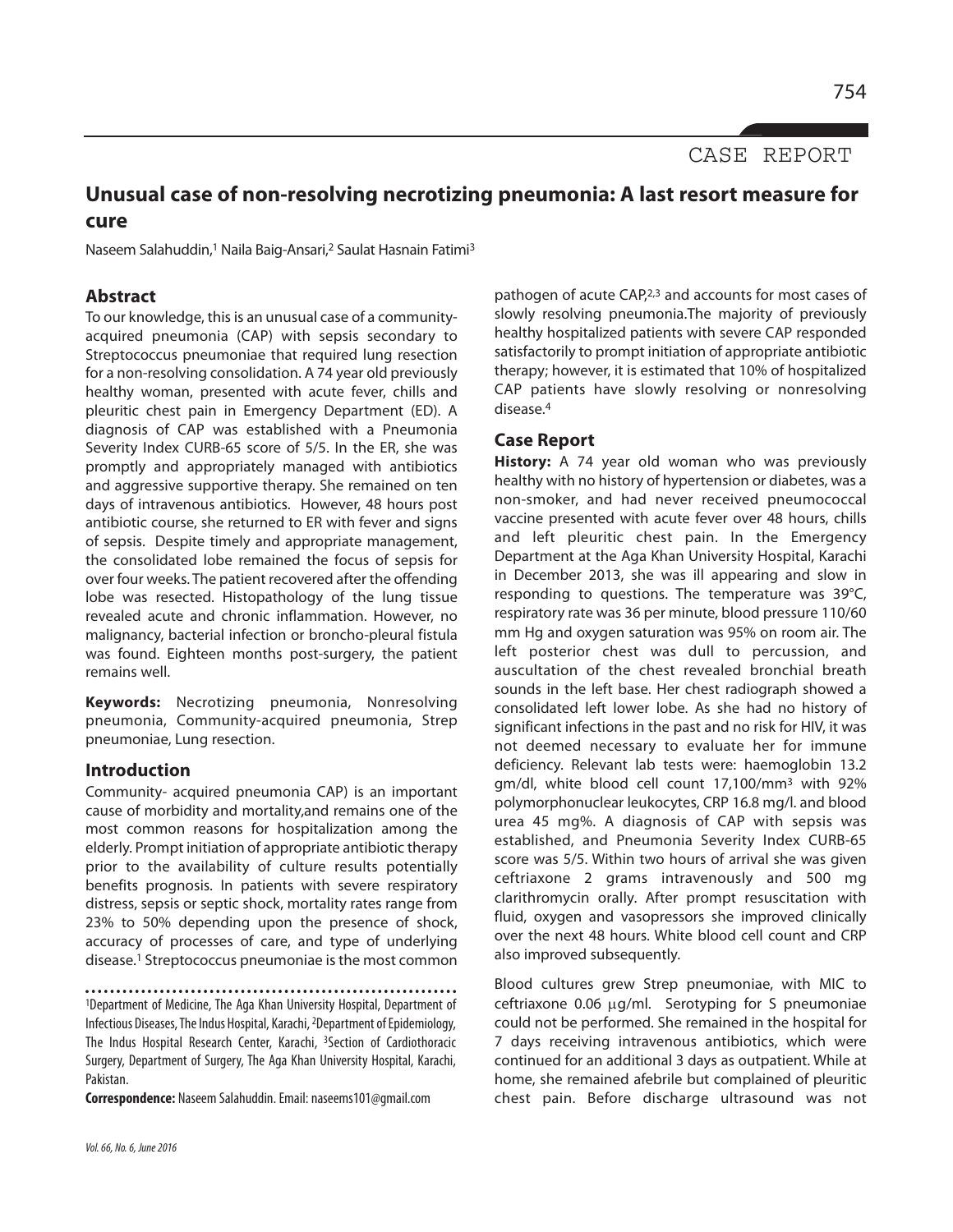

Figure: Computerized tomography without contrast shows moderate pleural effusion with underlying collapse/consolidation with air bronchogram. Parapneumonic nodules are seen in the left lower lobe.

considered to be necessary. A day after stopping the antibiotics, she returned to the Emergency Department with a temperature of 39.4ºC along with signs of sepsis. High resolution CT scan of the chest (Figure) revealed small effusion in the left chest with collapse and air bronchogram, and pools of abscesses. Broad spectrum antibiotics were started empirically, but her clinical condition continued to worsen. Blood cultures remained negative.

Removal of the abscess pool under ultrasound guidance was attempted, but failed to resolve the infection. After two weeks of continuing pain and fever, a decision was made to do a left sided decortication through Video Assisted Thorascopy (VATS). Thick fibrinous empyema was found which was evacuated. The left lung expanded well except for the left lower lobe basilar segments, which had consolidation. Two chest tubes were inserted and placed on under-water suction. Despite the procedure the patient's clinical condition and fever patterns remained unchanged.

Her illness was now into the fourth week and her clinical condition continued to worsen with high fever with chills and intense chest pain, along with rising white blood cell count and CRP. Urine and blood cultures revealed no growth; brain MRI and echocardiogram were done to rule out possibilities of other occult infection and were normal. Chest CT scans showed unchanged consolidation and minimal effusion. A re-look thoracotomy was performed. There was minimal fluid in the pleural cavity but the entire left lower lobe was studded with microabscesses and pus. The left upper lobe was completely normal. Intra-operative consultation was done between the treating physicians and thoracic surgeon, and an unorthodox decision was taken to remove the offending left lower lobe of the lung. Complete left lower lobectomy was performed. There were no intra-operative complications and the patient was transferred to the recovery room in stable condition. Grossly, the lung tissue was necrotic and had multiple small abscesses involving the entire parenchyma. Microscopic examination of the removed lung showed areas of fibrinous and organizing pneumonia and abscesses palisaded by epithelioid histiocytes and giant cells. There were no granulomas or malignancy and no bronchopleural fistula. Culture for bacteria, mycobacterium tuberculosis and fungus were negative.

Post-operatively, her course of recovery was unremarkable and she was discharged one week later. Eighteen months later, the patient remains well and has resumed her normal activities.

#### **Discussion**

CAP is one of the most common reasons for hospitalization among the elderly, and represents a major cause of morbidity and mortality. It is most commonly caused by Streptococcus pneumoniae and may result in empyema. <sup>2</sup> Positive blood cultures and drug sensitivity are helpful in narrowing antibiotic selection. Administration of antimicrobial agents within two hours of arrival determines patient survival. In an average case, 3-7 days of treatment is acceptable, but may be extended by a few days in a sick patient. <sup>5</sup> Our patient received a susceptible antibiotic within one hour in appropriate dosage for ten days.

Chest X-ray improvement of lung consolidation generally takes several weeks after resolution of clinical symptoms. However, non-resolution with continuing clinical symptoms warrants investigation. Our patient was found to have empyema, which is uncommon following S. pneumoniae pneumonia,and is also unrelated to positive blood culture or duration of antibiotic therapy.

In a large series of patients with necrotizing pneumonia, type 3 pneumococcus strains was the single most common serotype implicated in necrosis in children and adults. <sup>6</sup> Since serotyping is not routinely done in our hospital, we have no data on the patient' serotype.

VATS is a safe and effective method for diagnosis and treatment of post pneumonic empyema. <sup>7</sup> Our patient did not benefit from decortication and chest drainage, and a bold decision was ultimately taken to surgically excise the